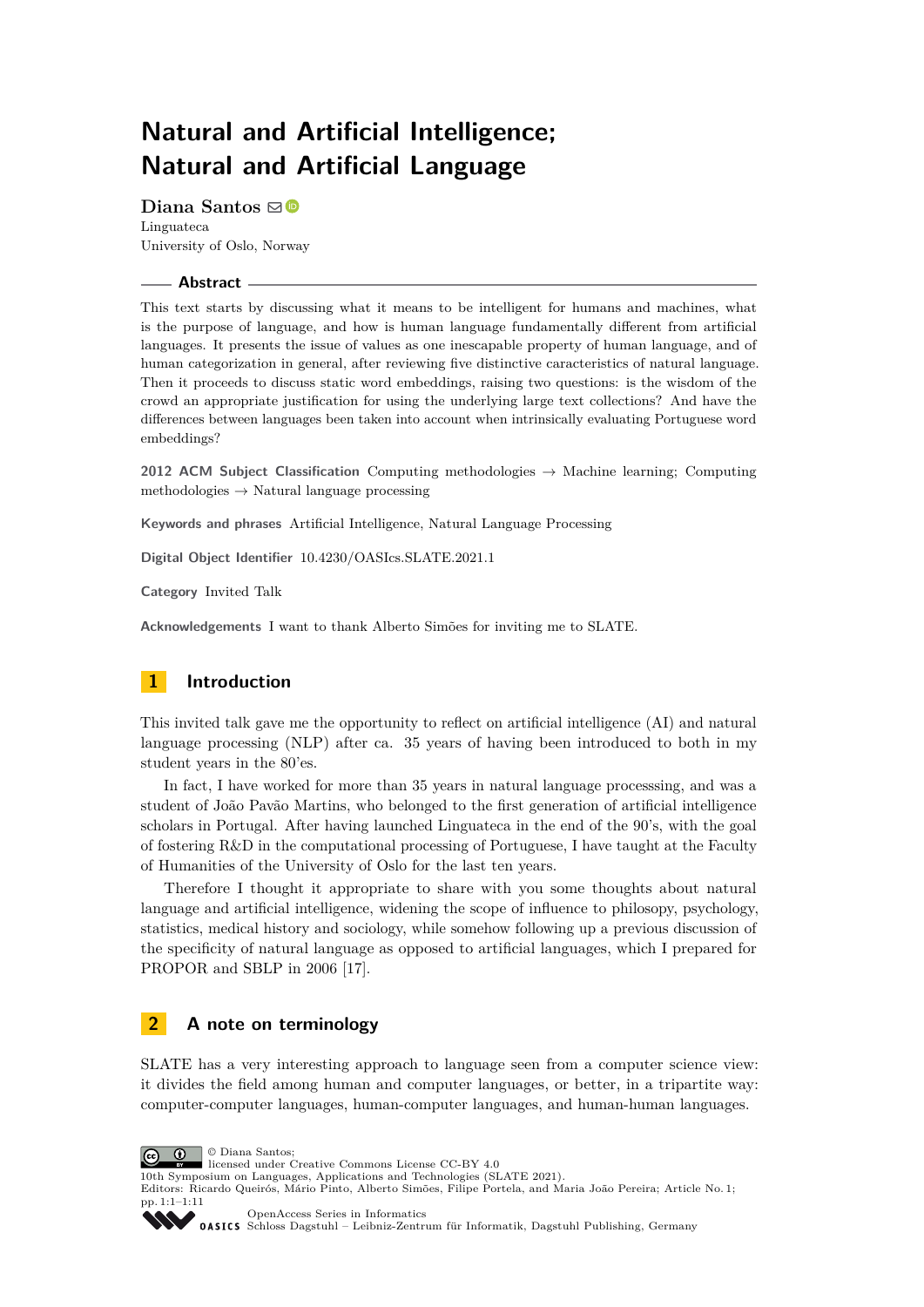#### **1:2 Intelligence and Language**

However, there's no denying that *natural language* is by far the most common term when dealing with human language. And, considering the four terms in my title, the most common of all is obviously *artificial intelligence*. Interestingly, the only call in SLATE which mentioned intelligence was CCL, which used instead *computer intelligence*.

Now, the purpose of my title was exactly to point out that, no matter the fact that *natural* and *artificial* are antonyms, natural language does not work as expected, that is, clustering natural intelligence with natural language, and artificial intelligence with artificial languages. Quite the contrary, the pseudo-term *natural intelligence* does not exist (except perhaps as a pun): one always contrasts *artificial intelligence* with *human intelligence*. And in computer science one generally uses just *languages* to refer to programming languages. I would say that *artificial languages* are rather those natural languages invented by people, like Esperanto.

So, and despite the apparent symmetry and plausible analogy among the two pairs, in reality natural language is much more complicated and less predictable. It is the terms *natural language* and *artificial intelligence* which are linked: often natural language processing is considered a part of AI, or even the hallmark of AI – remember Turing's test.

Anyway, terms have a history, and evolve, as language in general does. Therefore they are not defined once and for all and, in fact, they mean very different things forty years ago and now.

Let me then start trying to discuss intelligence.

## **3 A linguistic inquiry of intelligence**

While the concept of intelligence is something of the realm of philosophy or psychology, the linguistic approach to meaning is to investigate how the word is used, and to what it is applied, as Firth aptly expressed in his dictum "a word is defined by the company it keeps".

I will be using in this talk English and Portuguese, so I should hasten to say that the meaning depends on language:

- in English, there is *intelligent* and *clever* and *smart*, *cunny*, etc.
- in Portuguese, there is *inteligente* and *esperto* and *sagaz*, *perspicaz*, *astuto*, etc.

It is rather the clusters represented by these quasi-synonyms that have some sort of translation relation. The particular shades of meaning in each languge are language-specific, and virtually impossible to precisely compare.

In any case, and restricting now our look at the words *intelligent* and *inteligente*, it is not hard to see that people use these words in a much broader way than dictionary definitions would foresee. I give just some random examples, to illustrate that its use is very dependent on context, and that intelligence can be assigned to a device or to the person who devised it, and it can even simply indicate a better solution compared to a previous one:

- Another classic example of such parallel communications is the device that we will use as  $\sim$ the example in this section, the *intelligent liquid crystal display (LCD) module*. (*Introduction to Mechatronic Design*)
- newspaper parlance: *sistema de semáforos inteligentes...* (intelligent traffic lights)
- gadgets *smart phones* or techniques *smart queries*, or even environments *casas inteligentes*  $\blacksquare$ (intelligent homes)

Anyway, the most important point I would like to make about the concept of intelligence when it appears in *human inteligence* and *artificial intelligence*, is that, again, the meaning of the compounds does not necessarily imply that we are talking about the **same** concept of *intelligence*. One could of course point to the paralellism of human vs. artificial/machine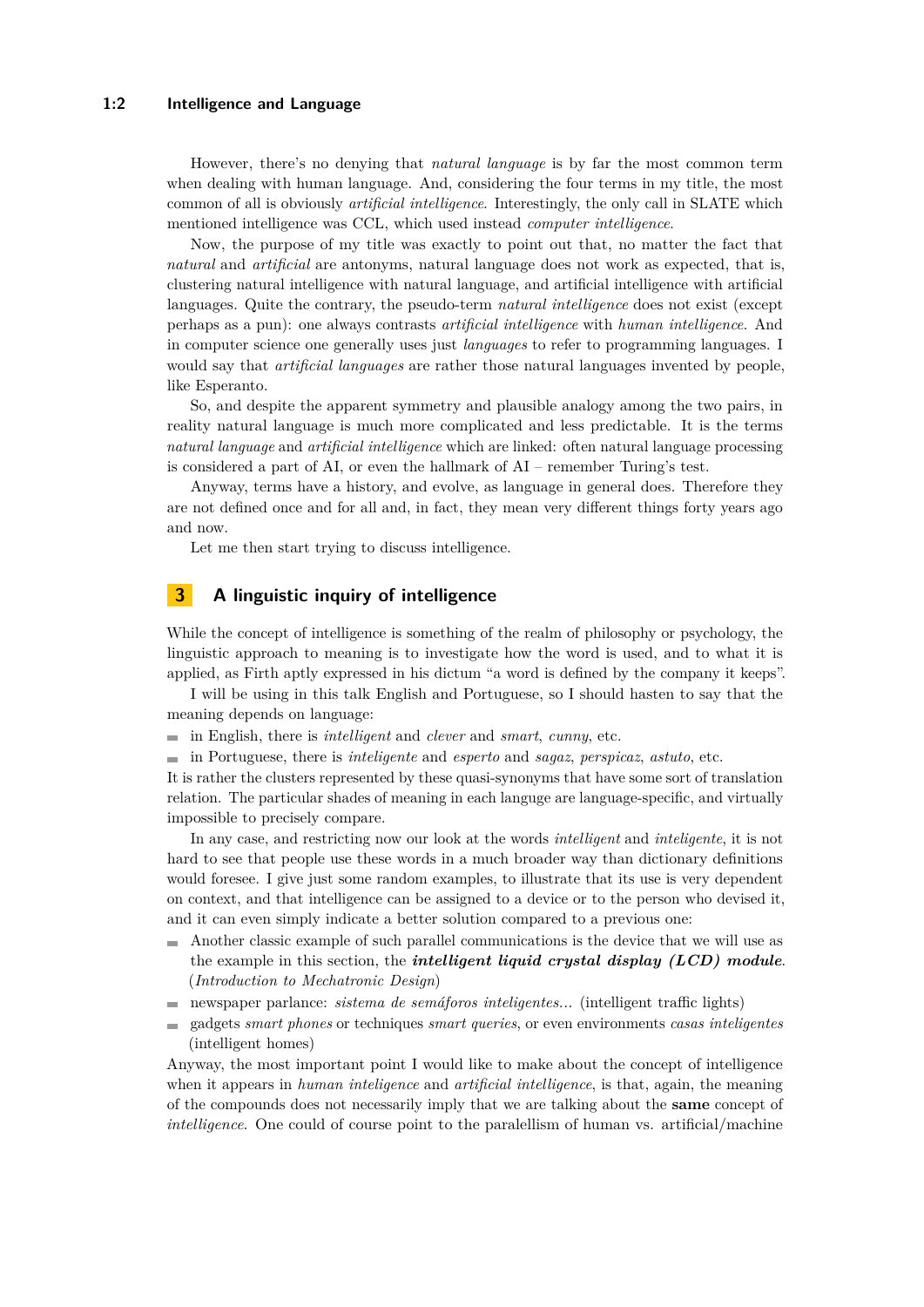and conclude that the difference is who possesses/displays intelligence. But it is not hard to see that compounds can also completely change the meaning of the noun, like in *human nature* vs. *tropical nature*.

And this reminds me of one of the old lessons of AI: it is not by copying birds that mankind managed to fly. It was by understanding the physical principles birds use.

For most of the activities we use the word *intelligent*, either machines or humans are considered intelligent when they do it, but most often than not, not both. Let me give some examples:

 $\blacksquare$  RoboCup – soccer playing

While this is a display of intelligent robots, who has ever used the word intelligent when describing how one's child is good at soccer?

 $\blacksquare$  Chess or Go playing

Human champions of chess or Go are usually considered highly intelligent, but computers have surpassed them by (mainly) the capacity to foresee thousands of outcomes.

Encyclopaedic answer

The possibility of knowing a lot of facts in the past was a hallmark of a learned, intelligent person, but the access of a computer to more facts than a human can store has given a computer the lead (cf. the Jeopardy contest)

**Poetry writing** 

Poets like Camões or Shakespeare are considered geniuses, so their poetic intelligence is high, although sensibility and way with words are ingredients equally necessary. So far machine poetry is considered funny and sometimes interesting, but not really intelligent.

Lying to protect other's feelings

Emotional intelligence like the one displayed by people who choose different versions of a story, or even lie, something that most humans do, is so far outside the realm of computer communication.

Visually identifying a cancerous tissue

This is an activity that required specific training for radiologists and other medical staff, and that has been partially taken over by image recognition systems built based on machine learning over large amounts of data. However, an apparently better-than-human system got it totally wrong with given images produced by a different vendor, something that would not fool a human. That forced us to caution "blind" machine learning. See [\[11\]](#page-9-0) for more information on this.

 $\blacksquare$  Recognizing people in the street

These capabilities are different from human to human, but may be called social intelligence. The recent surveillance attempts by authoritarian governments using AI systems to identify populations also call into attention this ability.

Identifying a dialect

A related ability, that of being able to detect a specific dialect, which is being appropriated by intelligent computers, can also be considered a sign of human intelligence.

The examples could be multiplied at will. Their point is basically that not all these activities are equally praised – and are obviously differently implemented – in humans and in computers.

I would like to here support a new paradigm called hybrid intelligence (HI), beautifully presented by Frank van Harmelen in his 2020 keynote at IC3K, entitled "Hybrid Intelligence: AI systems that collaborate with people, instead of replacing them"[\[24\]](#page-10-1). He suggests augmenting human intellect and capabilities instead of replacing them, with the aim of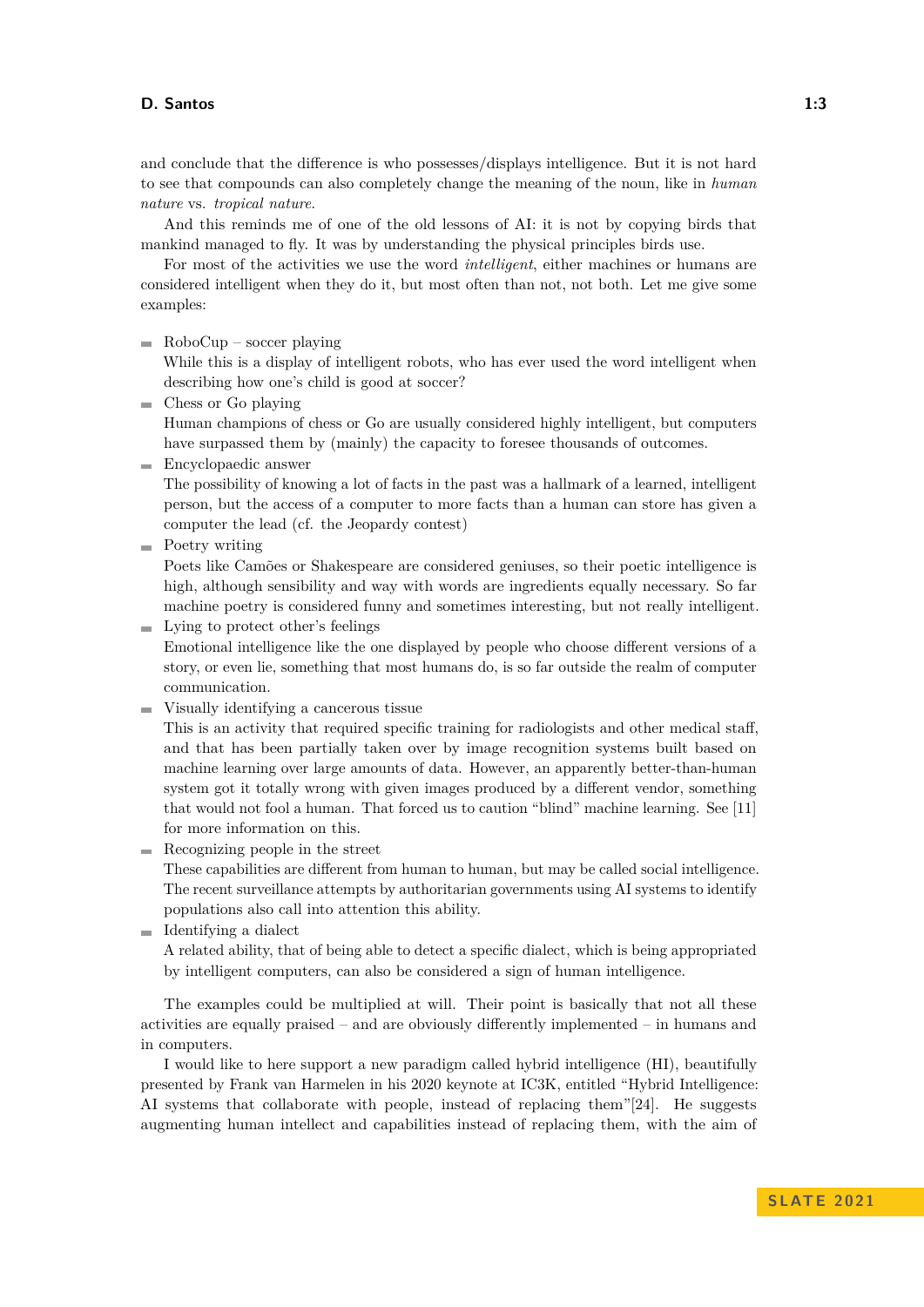### **1:4 Intelligence and Language**

achieving goals unreachable by either humans or machines alone. Van Harmelen argues that AI is unaware of norms and values; reasons; and contexts, and that it is absolutely necessary to have explanations in human society, so that decisions can be disputed. And explanations, he argues, need to be grounded on values, norms, motives, committments and goals.

## **4 What is intelligence; what is language**

I would briefly suggest four criteria for intelligence, namely

**Learning** 

One of the most mentioned properties of intelligence is learning. An intelligent person learns from failure. But is learning enough to become intelligent? If we do not know what a machine has learned, we cannot predict, or explain, unexpected failures. If one does not critically choose from whom to learn, one can learn things that are wrong, incorrect, even dangerous if one has no critical sense...

 $\blacksquare$  Knowledgeability

At least for a person, the more she knows, clearly the more intelligently she can behave. Computers can "know" many more facts than humans, but there are several problems with facts: they depend on theory, they are not consensual, and it requires intelligence to generalize over them. Humans are extremely good at creating generalizations and decide, with incomplete information. Plus, knowing is knowing where to find. Who are the authorities. Who to trust.

Alternative worlds

Humans very easily devise alternative worlds: if / as if. We often decide based on imagining different realities, computing consequences that are just thought, even pursuing "impossible" paths. Humans can define intensional concepts, computers so far only extensional ones.

Context awareness

An intelligent being/device/system changes behaviour depending on the context, reacting to the environment/situation in a proper way. This is perhaps the property that has been endowed most artificial systems, but to a certain extent only. Human reactions embody assumptions, and beliefs. Humans are able to revise and change their beliefs, and to reason with incomplete knowledge. One of the properties that allow us to do it are emotions [\[20\]](#page-10-2). See for example the paradigm of affective computing proposed by Picard [\[12\]](#page-10-3) to endow machines with some emotions.

But let me point out that, anyway and pace Turing, mimicking a human is different from being a human.

If we look at language – and let me emphasise again that we only talk of *natural language* when we process it with computers, therefore doing  $AI$  – the first remarkable thing is that when humans devise languages (programming languages) for computers (which is called language engineering), they endow them with properties very different from those they use in human languages.

In PROPOR 2006 I had a keynote [\[17\]](#page-10-0) on what distinguished between natural and artificial languages, arguing for the following distinctive properties of atural language:

- **1.** Metaphorical nature
- **2.** Context dependency
- **3.** Reference to implicit knowledge
- **4.** Vagueness
- **5.** Dynamic character (evolution and learnability)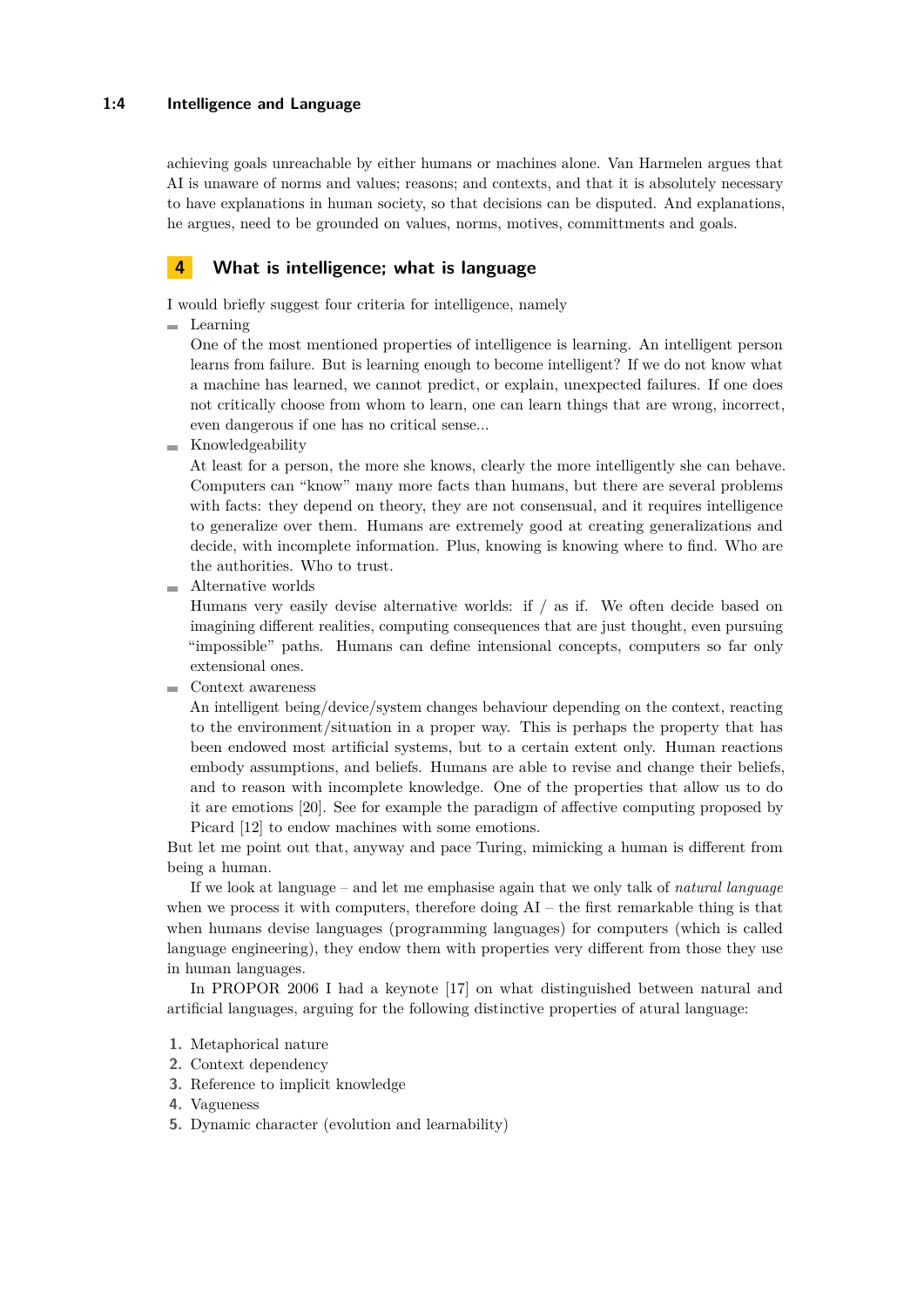Here I would like to add a sixth characteristic that I believe is extremely important, namely that natural language embodies **values**.

To argue for this, I start by discussing what natural language is for, borrowing heavily from Ellis [\[2\]](#page-9-1) and Steiner [\[22\]](#page-10-4): language is a pre-requisite, or the way, for humans to understand the world (through characterization), language allows one to do things (with others), and language is instrumental to create a shared community, as well as to put others (the onew that do not speak our language) outside.

Human language is a source of power, as sociolinguists and sociologists have argued for a long time.

But another characteristic that is not so much discussed, and which may at first look like a truism, is that it is human-centered, in that the values that constitute it are all relative to Man.

Let me give two examples of natural language concepts that illustrate this. Take first disease. As scholars of medical studies have pointed out, disease is a concept related to humans. As Sedgwick [\[21\]](#page-10-5) puts it:

There are no illnesses or diseases in nature. (...) The medical enterprise is from its inception value-loaded; it is not simply an applied biology, but a biology applied in accordance with the dictates of social interest.

(...) All illness, whether conceived in localized bodily terms or within a larger view of human functioning, expresses both a social value-judgment (contrasting a person's condition with certain understood and accepted norms) and an attempt at explanation (with a view to controlling the disvalued condition).

Only the states which have an undesired effect for the goals Man pursues receive this description. In other words, a disease is something natural that is considered bad for humans (or pets or crops).

Take now the concept of weed: it is a plant that is considered bad for human gardens (or for the concept that humans have of gardens, or of plants in general). We know that this is not a biological property of a plant, it is a value that humans attach to it.

Generalizing, the concept of good or bad is something that pervades our language. Values are essential to communicate among humans. And they are absent from computer languages.

Although we can generalize to language in general (not only human language) that the purpose of language is knowledge representation, and communication, in order to do things with others, and to inform or disinform others, it is only among humans that values are shared and communicated.

As a side remark, and to highlight the importante of values for humans, consider another keynote at SLATE, on "What Programming Language Design Taught Me About Life". In the abstract, Pitman [\[13\]](#page-10-6) states:

I came to see languages as much more complex entities than mere functional behavior or stylized syntax. Languages are about community and shared values – and not just the kinds of values that get returned from a function call. The choices a language designer makes will attract certain users and alienate others

So, even in the (in principle, value-free) design of programming languages (to communicate with computers) the issue of values is paramount. (And it is (also?) with humans that language engineering is preoccupied with, not (only?) computers.)

Following the path of looking into other keynotes at SLATE, in last year's on "How Humans Succeed While Failing to Communicate", Graat [\[6\]](#page-9-2) concludes: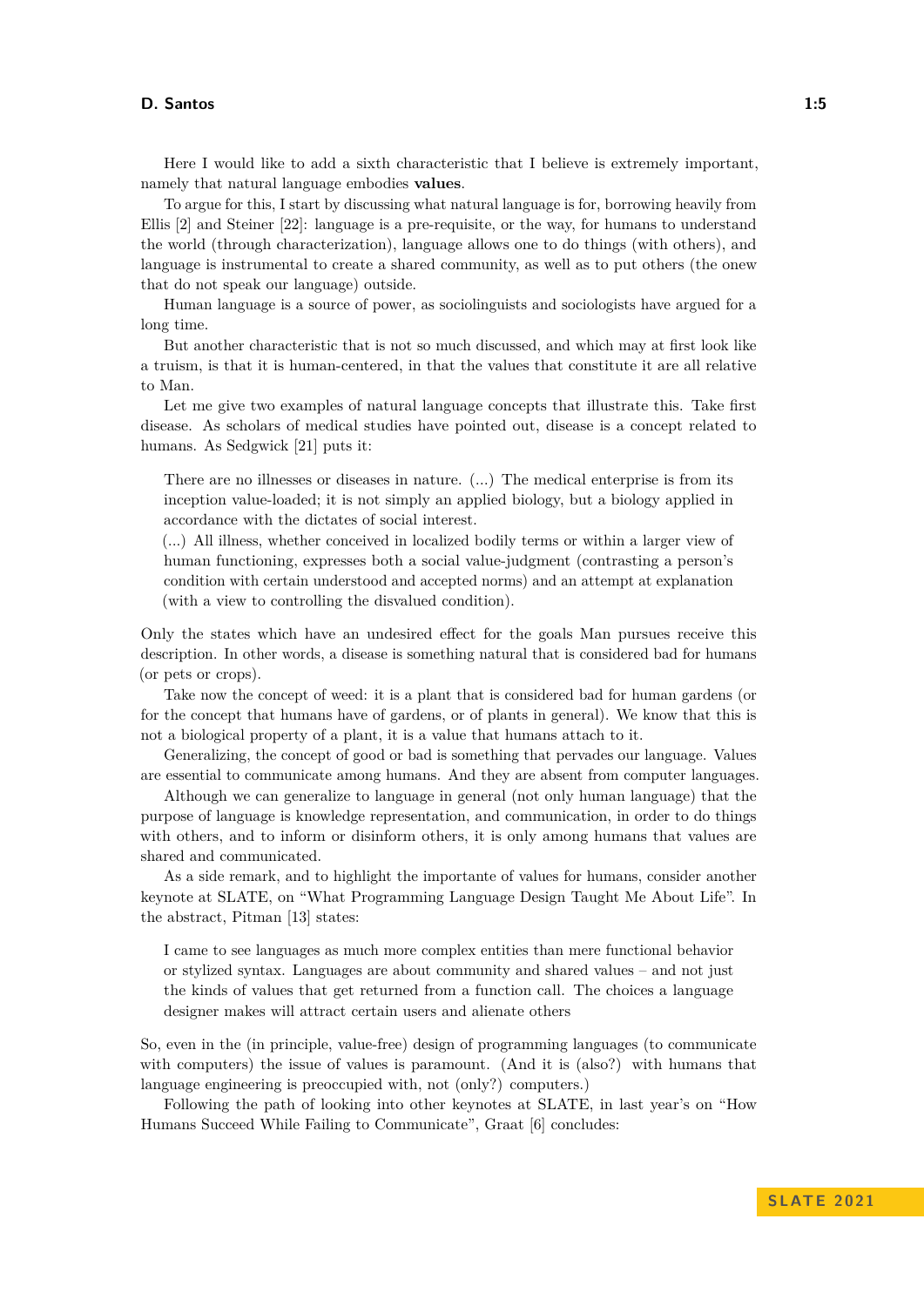#### **1:6 Intelligence and Language**

The task of making a computer understand human communication therefore seems to be the hardest thing to do.

My answer to this is that maybe it is not necessary that computers understand our communication, maybe the right choice is to communicate differently) with them (as we so far have done). And communicate other things.

Because, I would argue that to assign value is something absolutely human: good and bad do not exist in nature or reality.

In order to evaluate, you have to compare with something else. Usually, human judgement. But – and this is a highly relevant detail – not all judgements are consensual. All of us are aware of ethical paradoxes, different legal opinions, etc.

In fact, and even in a more general sense, cultures have been defined (by Delfim Santos [\[16\]](#page-10-7)) as different rankings of values.

The bottom line is that human language always includes values, and these values are inherently human.

## **5 Word embeddings and the wisdom of the crowd**

I turn now to one specific technology used in NLP, which one may say has come to dominate NLP in the last years: word embeddings, a form of representing context based on co-occurrence. Based on machine learning over big text collections (the crowd) – see [\[18\]](#page-10-8) for looking critically at size.

I am obviously not the first one who looks critically at this technology. In fact, an excellent presentation this year by Rada Mihalcea [\[10\]](#page-9-3) has voiced at least the following concerns: unpredictable, unstable, crowd-dependent, human-ununderstandable, climate-unfriendly, corporation-owned.

My impression is that often one uses word embeddings in a way aptly described by the Portuguese expression *atirar o barro à parede* (let's see if it sticks, if it works), without even providing a rationale for using them.

But another criticism I want to raise here is that people "playing" with word embeddings do not take different languages seriously.

Let us first investigate what underlies the use of word embeddings: the assumption that the larger the set of texts one uses, the more one (system or person) learns – in other words, that quantity leads to quality. This is actually backed by a scientific observation done by statisticians (Galton [\[3\]](#page-9-4)) more than one hundred years ago, with the name *the wisdom of the crowd*, which states that the median estimate of a group can be more accurate than the estimates of individual experts.

But the application of this "law" has some flaws, as I will proceed to argue.

First, it is not the size itself of the crowd that is the relevant factor: one has to ask the right crowd. What if had asked SLATE's audience two simple questions, one dealing with the meaning of a Norwegian expression, and the other about the family of an Angolan politician? Assuming that no one in the audience was aquainted with the politics of Angola, neither knew Norwegian, no matter how many answers I would get, I would not trust them, compared with those provided by one single Norwegian speaker, or one single Angolan historian.

Second, if one (person) reads a lot of texts, s/he will be able to understand that some texts oppose the others, or are based on others, and s/he will use her or his intelligence to make sense of what s/he read. Not taking everything at face value, or considered equally true or reliable.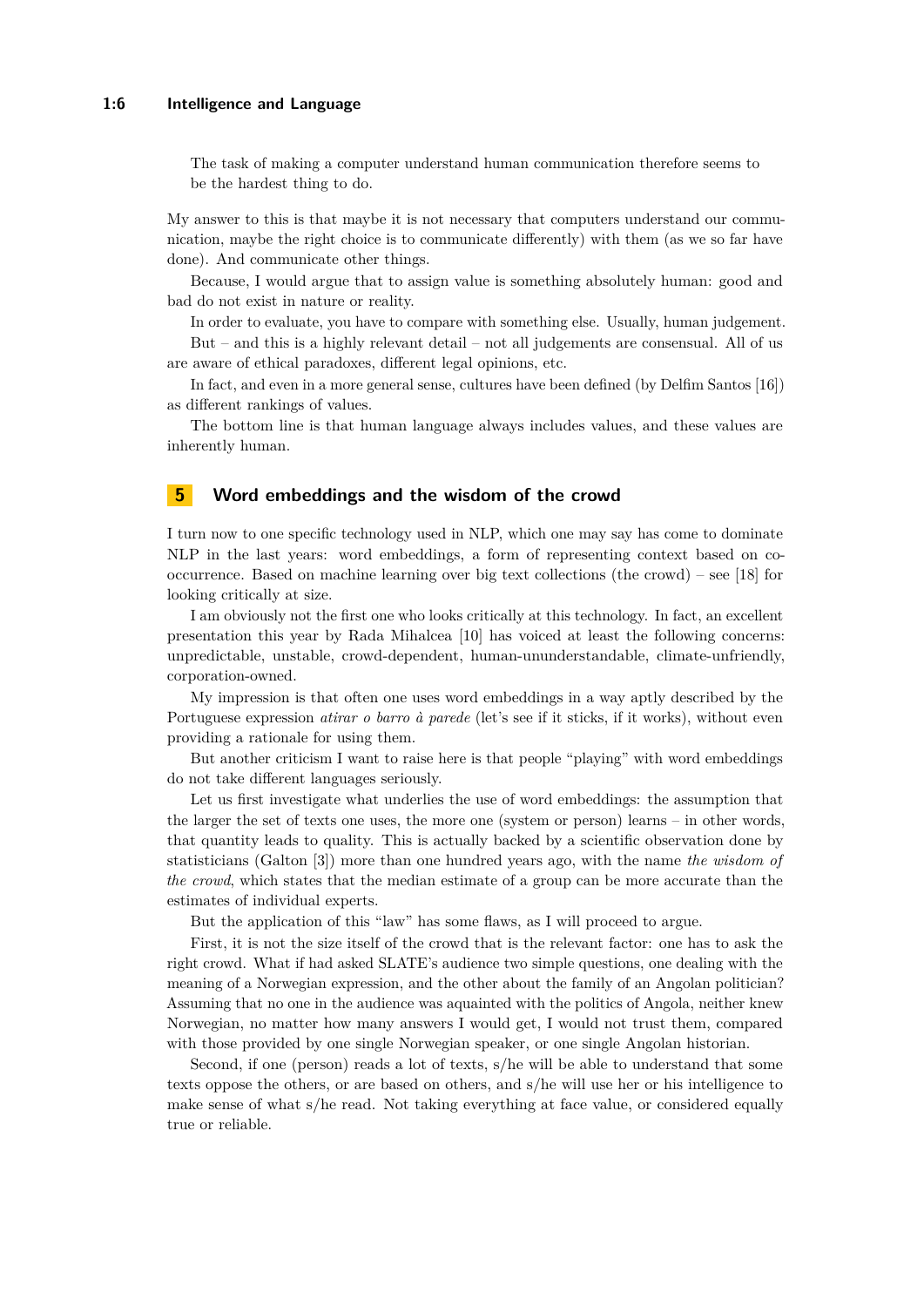Last but not least, recent studies in psychology have shown that social pressure undermines the effect of the wisdom of the crowd. The crowds studied by Galton had been independently asked, and had no idea of what the other respondents had answered.

Lorenz et al. [\[9\]](#page-9-5) contend, after performing some interesting experiments, that

[a]lthough groups are initially "wise," knowledge about estimates of others narrows the diversity of opinions to such an extent that it undermines the wisdom of crowd effect in three different ways.

- $\blacksquare$  The "social influence effect" diminishes the diversity of the crowd without improvements of its collective error.
- $\blacksquare$  The "range reduction effect" moves the position of the truth to peripheral regions of the range of estimates so that the crowd becomes less reliable in providing expertise for external observers.
- The "confidence effect" boosts individuals' confidence after convergence of their estimates despite lack of improved accuracy.

So, if we use (static) word embeddings in Portuguese, what is the crowd? The next tables show the size of some of the most common WEs  $(Table 1)^1$  $(Table 1)^1$  $(Table 1)^1$  $(Table 1)^1$ , and how many words/entries they share with each other (Table [2\)](#page-6-2).

<span id="page-6-0"></span>**Table 1** How many words have embeddings; removing words with numbers.

|        | Size in words | without numbers |
|--------|---------------|-----------------|
| nilc   | 929,606       | 910,215         |
| n!x    | 873,910       | 752,001         |
| pt-lkb | 202,001       | 201,877         |
| cc.    | 2,000,000     | 1,665,247       |
| base   | 1,052,405     | 984,226         |
| lemas  | 1,613,937     | 1,374,196       |

<span id="page-6-2"></span>**Table 2** Removing words with numbers, how many words are shared.

|             | nilc    | n!x                      | $pt$ -lkb | cc      | todosbase                | todoslemas |
|-------------|---------|--------------------------|-----------|---------|--------------------------|------------|
| nilc        |         | 296,157                  | 75,285    | 380,252 | 536,720                  | 158,813    |
| n!x         | 296,157 | $\overline{\phantom{m}}$ | 58,716    | 596,091 | 231,931                  | 304,249    |
| pt-lkb      | 75,286  | 58,726                   |           | 70,217  | 75,311                   | 65,900     |
| $_{\rm cc}$ | 380,252 | 596,091                  | 70,217    | $\sim$  | 365,048                  | 456,284    |
| base        | 536,720 | 233,795                  | 75,301    | 281,097 | $\overline{\phantom{a}}$ | 314,314    |
| lemas       | 158,813 | 304,249                  | 65,900    | 390,415 | 281,097                  |            |

In Tables [3](#page-7-0) and [4](#page-8-0) one can appreciate the 15 closest words to the Portuguese word *inteligência* given by some of these models, as an illustration of what they can do, and of what they may not do.

But the question remains: who should answer? Should one use the crowd, that is, a lot of different people who wrote different texts in different contexts and take the average/median? Or should texts about a particular subject be used when one is interested in that particular subject?

<span id="page-6-1"></span><sup>&</sup>lt;sup>1</sup> See, respectively, [\[8,](#page-9-6) [14,](#page-10-9) [7,](#page-9-7) [4\]](#page-9-8) for nilc, nlx, cc, and pt-lkb and [\[19\]](#page-10-10) for base and lemas.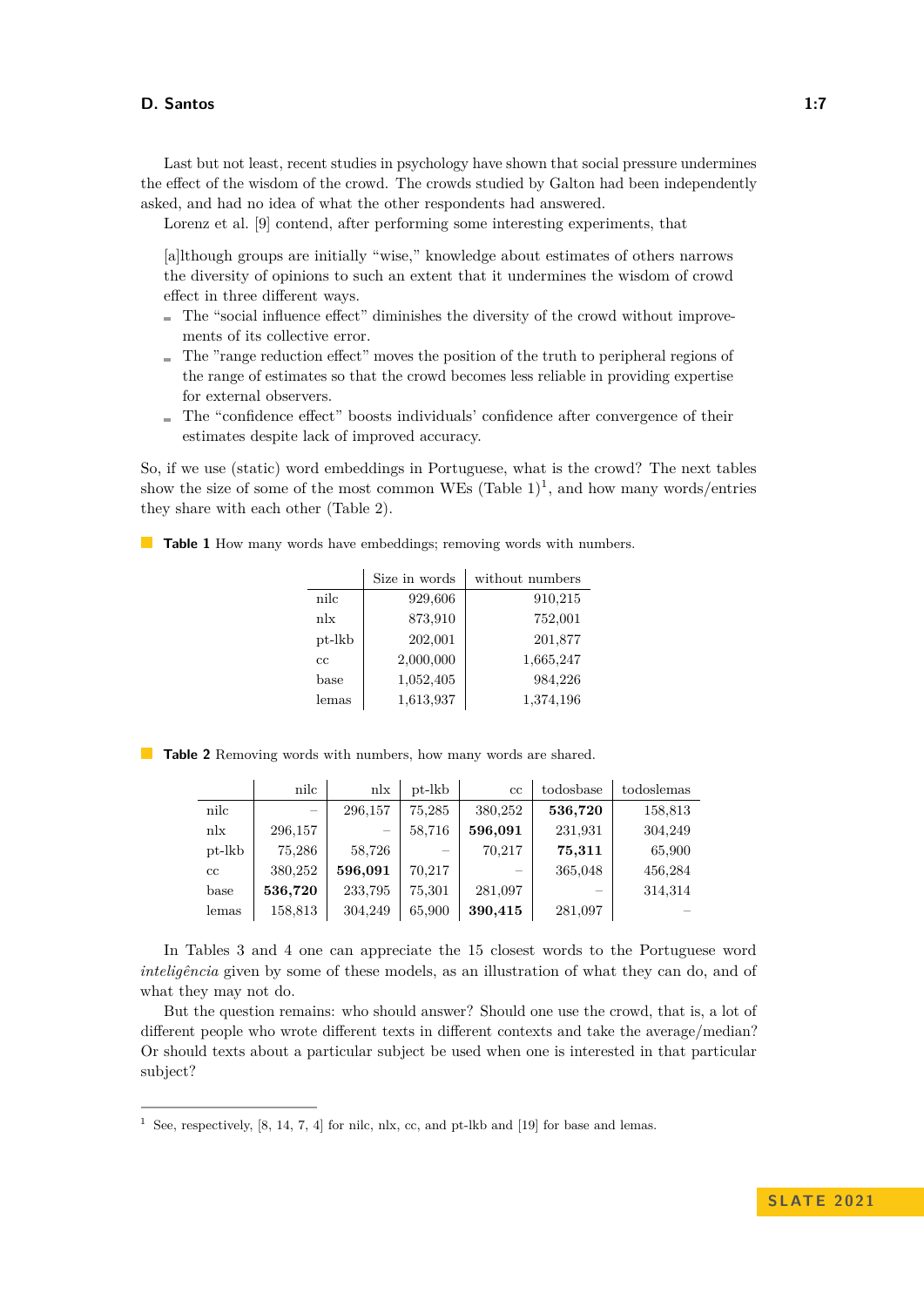It has been argued by Tshitoyan et al. in an interesting letter to *Nature* [\[23\]](#page-10-11), that

models trained on the set of all Wikipedia articles (about ten times more text than our corpus) perform substantially worse on materials science analogies. Contrary to what might seem like the conventional machine learning mantra, throwing more data at the problem is not always the solution. Instead, the quality and domain-specificity of the corpus determine the utility of the embeddings for domain-specific tasks.

Here we are back to one of the most fundamental issues of (at least old) artificial intelligence: aren't we confusing language knowledge with world knowledge? Domain vs. general knowledge?

What do word embeddings encode? World knowledge, or language knowledge? Should they be used for expert tasks, or for general language? AI has always excelled in specific domains, domain expertise, and not in general-purpose reasoning or language.

If we look at the closest words to the Portuguese word *inteligência* given by different ways of employing the several WEs available, we see that they are widely different depending on the method, and also depending on the textual base. (The last line gives the range of similarities.)

<span id="page-7-0"></span>**Table 3** The closest words in models with 300 dimensions: *lemas* indicates that the word embeddings were created after lemmatizing the corpus, and *lemasmwe* after lemmatizing and connecting multiword expressions, both done by PALAVRAS [\[1\]](#page-9-9).

| base, w2v     | lemas, glove  | lemasmwe, fasttext     | cc. fasttext        |
|---------------|---------------|------------------------|---------------------|
| intuição      | senso         | ininteligência         | inteligencia        |
| imaginação    | habilidade    | contra-inteligência    | Inteligência        |
| sabedoria     | mente         | desinteligência        | ainteligência       |
| criatividade  | criatividade  | Inteligência           | perspicácia         |
| sagacidade    | experiência   | inteligência-do-cinema | inteligência.A      |
| habilidade    | talento       | inteligibilidade       | deinteligência      |
| perspicácia   | certo         | inteligXncia           | intelecto           |
| astúcia       | capaz         | deligência             | contra-inteligência |
| intelecto     | imaginação    | inteligencia           | intelegência        |
| destreza.     | excelência    | inteligência           | super-inteligência  |
| $0.68 - 0.57$ | $0.85 - 0.76$ | $0.95 - 0.85$          | $0.77 - 0.62$       |

While it becomes clear to the naked eye that fasttext finds the morphologically closest words, while glove and word2vec the semantically closest, and that the common crawl (cc) embeddings embed a lot of noise (misspellings and tokenization errors), there are all sorts of choices that provide different results. Further examples can be seen in Table [4.](#page-8-0)

In order to illustrate the same question now done to a specifialized set of texts, namely literary texts in Portuguese, I also present the results in Table [5.](#page-8-1)

But, of course, we are not going to evaluate a set of embeddings based on one word. There are two standard ways of evaluating (static) embeddings: intrinsic and extrinsic. The intrinsic approaches for Portuguese have been mainly the use of a set of analogies translated from English (the google set), and this is something I would like to fiercely criticize – assuming that word embeddings for Portuguese are conceived as a reflection of the language, and not primarily of the world.

In my opinion, it is wrong to use translated analogies in at least three counts: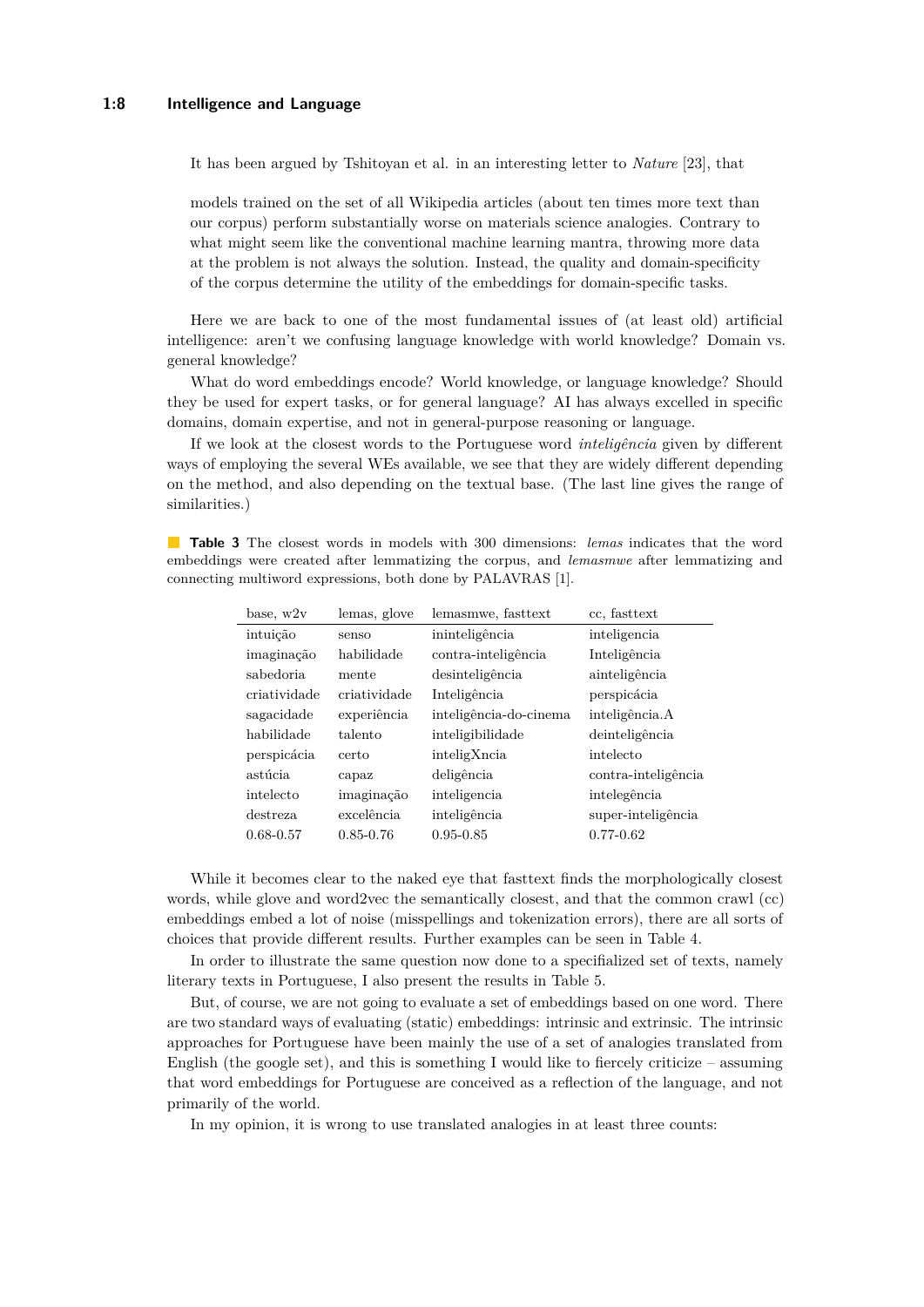| nilc, w2v     | nilc, glove   | nilc, fasttext      | nlx, w2v      |
|---------------|---------------|---------------------|---------------|
|               |               |                     |               |
| inteligencia  | habilidade    | inteligênciaX       | criatividade  |
| inteligências | intuição      | geointeligência     | intuição      |
| astúcia       | criatividade  | super-inteligência  | imaginação    |
| imint         | força         | contra-inteligência | sagacidade    |
| criptológica  | sabedoria     | desinteligência     | perspicácia   |
| engenhosidade | senso         | ciberinteligência   | argúcia       |
| laboriosidade | sensibilidade | foto-inteligência   | sensibilidade |
| sagacidade    | imaginação    | contrainteligência  | testreza      |
| intuição      | capacidade    | superinteligência   | lucidez       |
| imaginação    | talento       | deligência          | inventividade |
| $0.68 - 0.54$ | $0.54 - 0.44$ | $0.96 - 0.88$       | $0.71 - 0.66$ |

<span id="page-8-0"></span>**Table 4** The closest words in further models with 300 dimensions.

<span id="page-8-1"></span>**Table 5** The closest words in further models with 300 dimensions, trained on 50 millions of literary text, mainly 19th century.

| words, w2v    | words, glove  | words, fasttext  | lemas, w2v    | lemas, glove  |
|---------------|---------------|------------------|---------------|---------------|
| ciência       | ciência       | ininteligência   | espírito      | espírito      |
| compreensão   | sensibilidade | desinteligência  | intelectual   | talento       |
| capacidade    | compreensão   | Inteligência     | talento       | 'pírito       |
| penetração    | espírito      | intelligência    | inteligente   | entendimento  |
| perspicácia   | energia       | deligência       | 'pírito       | capacidade    |
| espírito      | humana        | inteligências    | ciência       | conhecimento  |
| instrução     | imaginação    | vigência         | capacidade    | ciência       |
| intelectual   | capacidade    | desinteligências | compreensão   | compreensão   |
| sensibilidade | superior      | consCiência      | aptidão       | prático       |
| concepção     | experiência   | conciência       | faculdade     | bastante      |
| $0.57 - 0.47$ | $0.59 - 0.48$ | $0.97 - 0.83$    | $0.62 - 0.50$ | $0.60 - 0.46$ |

First, because it from the start only caters for what is common in both languages. If there were an interesting feature of Portuguese one wanted to assess that was not present in English, it would never pop up from translation.

Second, because it gives unwarranted importance to things, words and concepts that are key in English but marginal in Portuguese. The most discussed example, that of queen and king, is striking in that respect: no doubt that this is a much more relevant concept in English than in Portuguese. And capitals of US states are certainly part and parcel of the average American's knowledge, but very far away from what one would expect a Portuguese-speaking man in the street to know.

Finally, even the structure of concepts so basic as family are different in the two languages, given that *pais* means both parents and fathers, and *irmãos* can be translated by siblings or brothers. The translation of analogies involving these lexical items will not work, which means that also translation-related phenomena, like errors or translationese, will impact the "Portuguese" analogies.

There is, fortunately, one other set of evaluation data, created from Portuguese lexical resources, TALES [\[5\]](#page-9-10). But I hope that the NLP community for Portuguese will join efforts and develop many more sets of Portuguese-inspired evaluation data to evaluate NLP of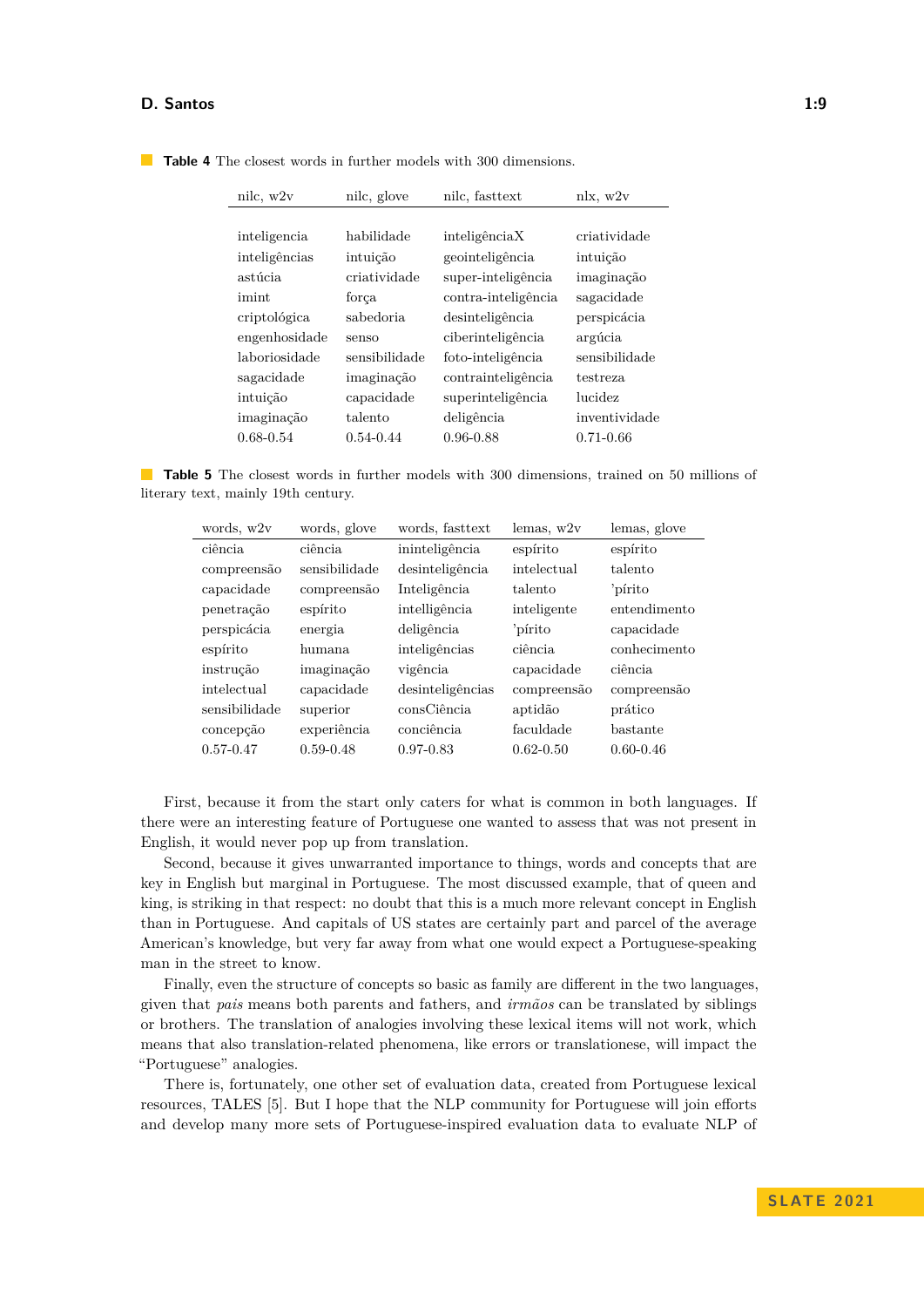#### **1:10 Intelligence and Language**

Portuguese (not necessarily only or even specifically for word embeddings), because different languages (and cultures) embody different data, categories, and assumptions, and reducing everything to English would amount to an epistemicide of terrible proportions (for the concept of epistemicide, cf. the sociologist Boaventura Sousa Santos [\[15\]](#page-10-12)).

## **6 Concluding remarks**

To conclude, let me restate my most important messages here:

Values are an extremely important feature of any human language. Human language is fundamentally human centered, on values towards mankind.

Artificial intelligence as a way to replace human intelligence is doomed to failure, because of the absence of values. Hybrid intelligence, namely cooperation between humans and machines, is what we should aim for.

Different (human) languages and different cultures, embodying different values and ways of seeing the world, should not be dismissed as a nuisance. Rather, they are (also) a manifestation of what is human, and what is intelligence.

#### **References**

- <span id="page-9-9"></span>**1** Eckhard Bick. PALAVRAS, a Constraint Grammar-based Parsing System for Portuguese. In Tony Berber Sardinha and Thelma de Lurdes São Bento Ferreira, editors, *Working with Portuguese Corpora*, pages 279–302. Bloomsbury Academic, 2014.
- <span id="page-9-1"></span>**2** John M. Ellis. *Language, Thought and Logic*. Northwestern University Press, 1993.
- <span id="page-9-4"></span>**3** Francis Galton. Vox populi. *Nature*, 75(7):450–451, 1907.
- <span id="page-9-8"></span>**4** Hugo Gonçalo Oliveira. Learning Word Embeddings from Portuguese Lexical-Semantic Knowledge Base. In Aline Villavicencio, Viviane P. Moreira, Alberto Abad, Helena de Medeiros Caseli, Pablo Gamallo, Carlos Ramisch, Hugo Gonçalo Oliveira, and Gustavo Henrique Paetzold, editors, *Computational Processing of the Portuguese Language - 13th International Conference, PROPOR 2018, Canela, Brazil, September 24-26, 2018, Proceedings*, pages 265–271. Springer, Cham, 2018.
- <span id="page-9-10"></span>**5** Hugo Gonçalo Oliveira, Tiago Sousa, and Ana Alves. TALES: Test set of Portuguese Lexical-Semantic Relations for Assessing Word Embeddings. In *Proceedings of the Workshop on Hybrid Intelligence for Natural Language Processing Tasks HI4NLP (co-located at ECAI-2020)*, pages 41–47, 2020.
- <span id="page-9-2"></span>Jang Graat. How Humans Succeed While Failing to Communicate, 2020. Abstract of keynote at SLATE'20.
- <span id="page-9-7"></span>**7** Edouard Grave, Piotr Bojanowski, Prakhar Gupt, Armand Joulin, and Tomas Mikolov. Learning Word Vectors for 157 Languages. In *Proceedings of LREC 2018*, pages 3483–3487, 2018.
- <span id="page-9-6"></span>**8** Nathan S. Hartmann, Erick R. Fonseca, Christopher D. Shulby, Marcos V. Treviso, Jéssica S. Rodrigues, and Sandra M. Aluísio. Portuguese Word Embeddings: Evaluating on Word Analogies and Natural Language Tasks. In *Proceedings of Symposium in Information and Human Language Technology, Uberlândia, MG, Brazil, October 2–5, 2017*, 2017.
- <span id="page-9-5"></span>**9** Jan Lorenz, Heiko Rauhutb, Frank Schweitzera, and Dirk Helbing. How social influence can undermine the wisdom of crowd effect. *PNAS - Proceedings of the National Academy of Sciences of the United States of America*, 108(22), 2011. [doi:10.1073/pnas.1008636108](https://doi.org/10.1073/pnas.1008636108).
- <span id="page-9-3"></span>**10** Rada Mihalcea. The Ups and Downs of Word Embeddings, 2021. Seminar 19 May 2021. URL: <https://www.youtube.com/watch?v=33XtLnPDOC0>.
- <span id="page-9-0"></span>**11** Luke Oakden-Rayner, Jared Dunnmo, Gustavo Carneiro, and Christopher Ré. Hidden stratification causes clinically meaningful failures in machine learning for medical imaging. In *Proceedings ACM Conference on Health Inference Learning*, page 151–159, 2020. [doi:](https://doi.org/10.1145/3368555.3384468) [10.1145/3368555.3384468](https://doi.org/10.1145/3368555.3384468).